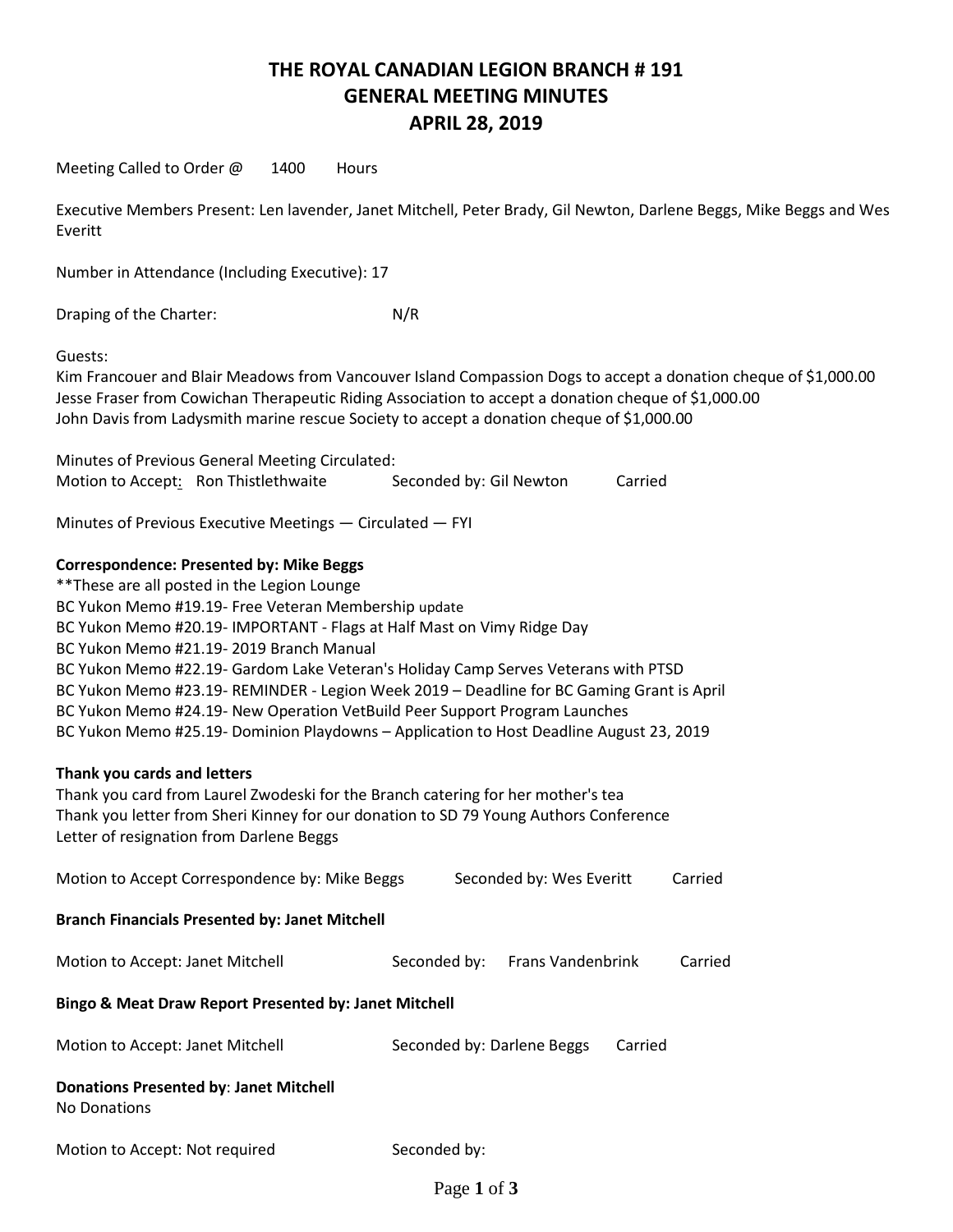# **THE ROYAL CANADIAN LEGION BRANCH # 191 GENERAL MEETING MINUTES APRIL 28, 2019**

### **COMMITTEE REPORTS**

**Membership Presented by: Darlene Beggs Ordinary;** George Piercey, Frederick Durrand **Associate:** Quentin Bowman, Kari Quinney **Transfer, Associate (Duncan):** John McKenzie

Motion to Accept by: Darlene Beggs Seconded by: Dave Nelson Carried

**PRO Presented by: Colin Murphy N/R**

## **Ways & Means Presented by: Ellen Lavender**

April 6; dry Grad Fundraiser - We had three volunteers work in the kitchen from 5 - 9 pm as well as a bartender and cashier, the parent group and grads all appreciated the help.

April 28: Dart Tournament - we will be serving burgers, hot dogs, fries, BLT's and breakfast sandwiches, Short orders.

Lounge kitchen Friday nights: Profit after expenses - April 12, 2019 - 136.00 April 19, 2019 - 159.00 April 26, 2019 - 239.00

### **Bar Presented by: Peter Brady: N/R**

**House Presented by: Gil Newton:** Gutter repaired (Keith Palou and Gil Newton), Hall kitchen cooler repaired. (Glen Croghan))

**Service Officer Presented by: Mike Beggs: N/R**

**Poppy Presented by: Janet Mitchell: N/R**

**Sick & Visiting Presented by: Diane Murphy: N/R**

**Youth & Sports Presented by: Rob Graham: N/R**

**SGT. At Arms Presented by: Wes Everitt:** Summer dress comes into effect 01 May 2019

**Zone Report Presented by: Wes Everitt:** The next Zone meeting is 12 May, 2019 at Br 210 Lake Cowichan

**Honours & Awards Presented by: Wes Everitt:** The cut-off date for the Military service recognition Book is 30 June, 2019

\_\_\_\_\_\_\_\_\_\_\_\_\_\_\_\_\_\_\_\_\_\_\_\_\_\_\_\_\_\_\_\_\_\_\_\_\_\_ Motion to Accept Committee Reports: Dave Munro Seconded by: Ron Thistlethwaite Carried

### **OLD BUSINESS:**

The Branch internal audit is complete and has been forwarded to BC/Yukon Open House: An application has been submitted for funding.